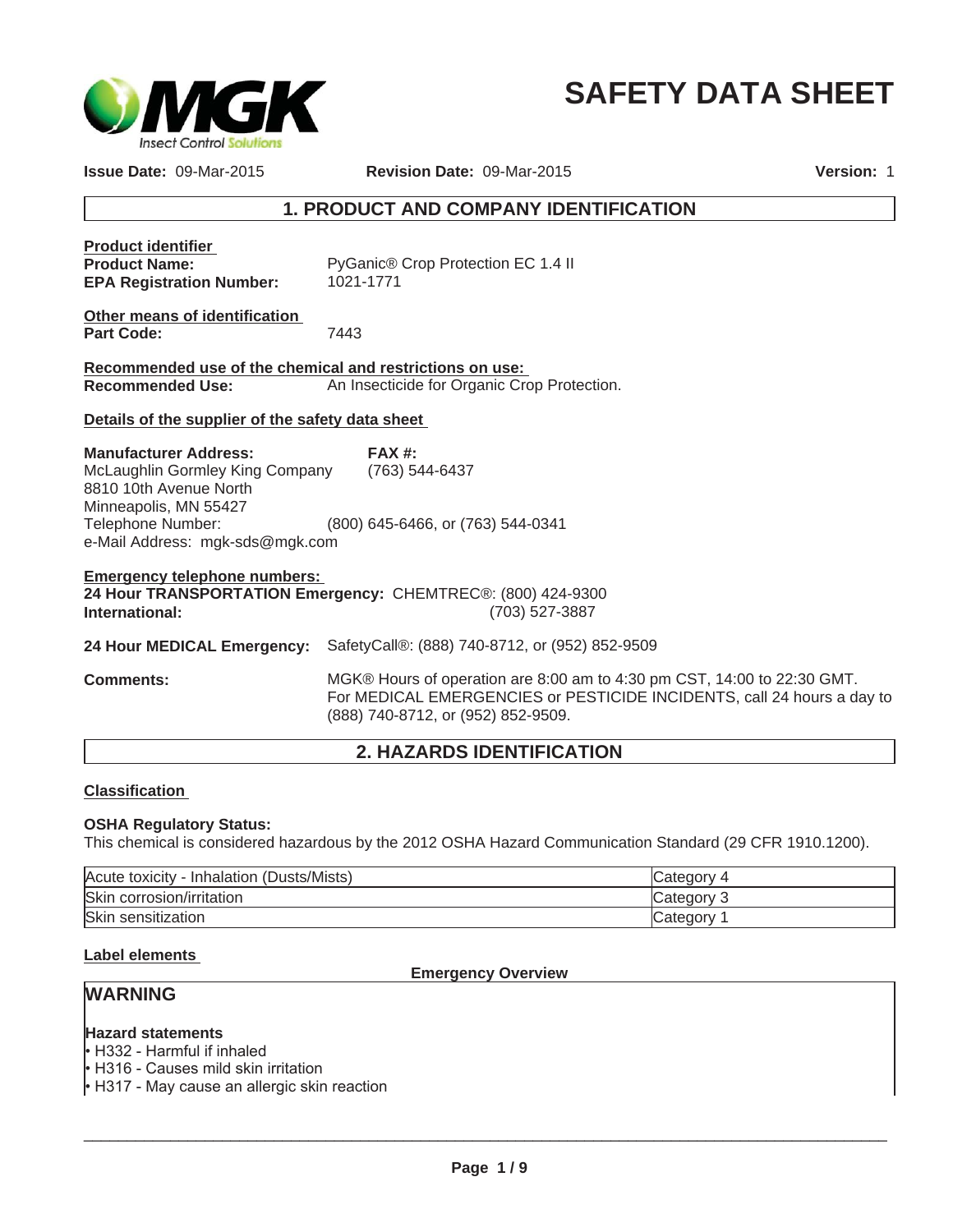$\cdot$  H402 - Harmful to aquatic life H412 - Harmful to aquatic life with long lasting effects **Appearance:** Clear , amber - brown **Physical state:** Liquid **Odor:** Sweet

#### **Precautionary Statements - Prevention:**

P261 - Avoid breathing dust/fume/gas/mist/vapors/spray P271 - Use only outdoors or in a well-ventilated area

#### **Precautionary Statements - Response:**

P304 + P340 - IF INHALED: Remove victim to fresh air and keep at rest in a position comfortable for breathing P312 - Call a POISON CENTER or doctor/physician if you feel unwell

 $\_$  ,  $\_$  ,  $\_$  ,  $\_$  ,  $\_$  ,  $\_$  ,  $\_$  ,  $\_$  ,  $\_$  ,  $\_$  ,  $\_$  ,  $\_$  ,  $\_$  ,  $\_$  ,  $\_$  ,  $\_$  ,  $\_$  ,  $\_$  ,  $\_$  ,  $\_$  ,  $\_$  ,  $\_$  ,  $\_$  ,  $\_$  ,  $\_$  ,  $\_$  ,  $\_$  ,  $\_$  ,  $\_$  ,  $\_$  ,  $\_$  ,  $\_$  ,  $\_$  ,  $\_$  ,  $\_$  ,  $\_$  ,  $\_$  ,

#### **Hazards not otherwise classified (HNOC):**

Not applicable.

# **3. COMPOSITION/ INFORMATION ON INGREDIENTS**

| <b>Name</b><br>нса | $\mathbb{R}$<br>Ξл.<br>N0<br>. . | $\Omega$<br>w |
|--------------------|----------------------------------|---------------|
| eulilis            | 11111<br>371<br>_ _ _ _ _        | .             |

\*The exact percentage (concentration) of composition has been withheld as a trade secret.

Comments: Ingredients not identified are proprietary or non-hazardous. Values are not product specifications.

### **4. FIRST AID MEASURES**

**Aspiration pneumonia hazard:**  $\cdot$  No information available

**Description of first aid measures:**

| Eye contact:         | Hold eye open and rinse slowly and gently with water for 15-20 minutes. Remove<br>contact lenses, if present, after the first 5minutes, then continue rinsing eye. Call a<br>poison control center or doctor for treatment advice.                                                              |
|----------------------|-------------------------------------------------------------------------------------------------------------------------------------------------------------------------------------------------------------------------------------------------------------------------------------------------|
| <b>Skin Contact:</b> | Take off contaminated clothing. Rinse skin immediately with plenty of water for<br>15-20 minutes. Call a poison control centeror doctor for treatment advice.                                                                                                                                   |
| Ingestion:           | If swallowed, IMMEDIATELY call a poison control center or doctor for treatment<br>advice. Have person sip a glass of water if able to swallow. Do not induce vomiting<br>unless told to do so by a poison control center or a doctor. Never give anything by<br>mouth to an unconscious person. |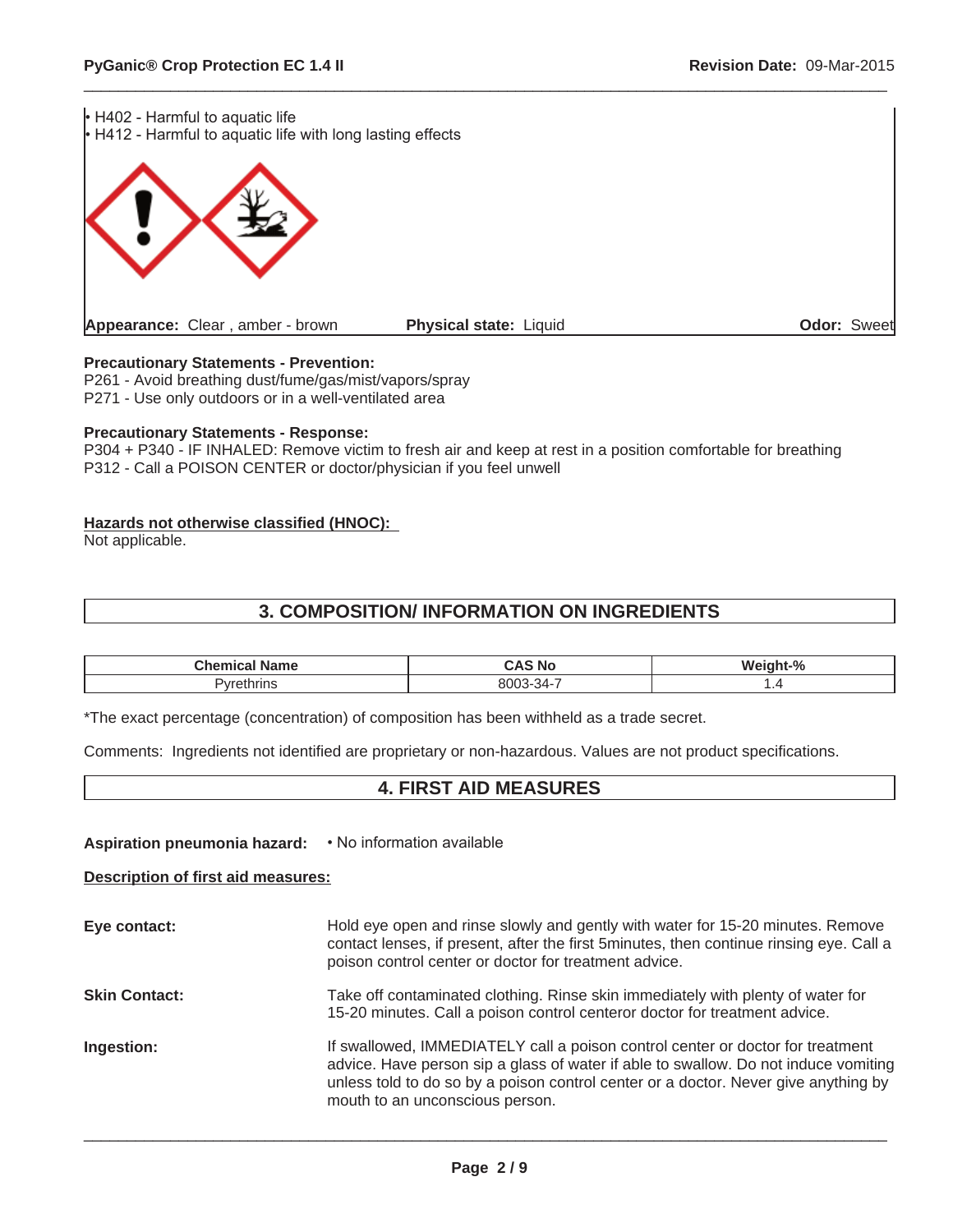| Inhalation:                                       | Remove affected person to fresh air. If person is not breathing, call 911 or an<br>ambulance, then give artificial respiration, preferably mouth-to-mouth if possible.<br>Call a poison control center or doctor for further treatment advice. |
|---------------------------------------------------|------------------------------------------------------------------------------------------------------------------------------------------------------------------------------------------------------------------------------------------------|
| Self-protection of the First<br><b>Responder:</b> | Use personal protective equipment as required.                                                                                                                                                                                                 |
| Note to physicians:                               | For skin effects, a highly efficient therapeutic agent for Pyrethrin/ Pyrethroid<br>exposure is topical application of to copherol acetate (Vitamin E).                                                                                        |

 $\_$  ,  $\_$  ,  $\_$  ,  $\_$  ,  $\_$  ,  $\_$  ,  $\_$  ,  $\_$  ,  $\_$  ,  $\_$  ,  $\_$  ,  $\_$  ,  $\_$  ,  $\_$  ,  $\_$  ,  $\_$  ,  $\_$  ,  $\_$  ,  $\_$  ,  $\_$  ,  $\_$  ,  $\_$  ,  $\_$  ,  $\_$  ,  $\_$  ,  $\_$  ,  $\_$  ,  $\_$  ,  $\_$  ,  $\_$  ,  $\_$  ,  $\_$  ,  $\_$  ,  $\_$  ,  $\_$  ,  $\_$  ,  $\_$  ,

# **5. FIRE-FIGHTING MEASURES**

#### **Suitable extinguishing media**

Use extinguishing measures that are appropriate to local circumstances and the surrounding environment.

#### **Unsuitable extinguishing media:**

Caution: Use of water spray when fighting fire may be inefficient.

**Hazardous combustion products:** Carbon monoxide. Carbon dioxide (CO2).

#### **Specific hazards arising from the chemical**

No information available.

**Explosion data Sensitivity to Mechanical Impact:** None. **Sensitivity to Static Discharge:** None.

#### **Protective equipment and precautions for firefighters:**

As in any fire, wear self-contained breathing apparatus pressure-demand, MSHA/NIOSH (approved or equivalent) and full protective gear.

| <b>NFPA</b>                       | <b>Health hazards 2</b> | <b>Flammability 1</b>     | <b>Instability 0</b>      | <b>Physical and</b><br><b>Chemical Properties</b> |
|-----------------------------------|-------------------------|---------------------------|---------------------------|---------------------------------------------------|
| <b>HMIS</b>                       | Health hazards 1*       | <b>Flammability 1</b>     | <b>Physical hazards</b> 0 | <b>Personal protection</b>                        |
| <b>Chronic Hazard Star Legend</b> |                         | * = Chronic Health Hazard |                           |                                                   |

#### **6. ACCIDENTAL RELEASE MEASURES**

**Personal precautions, protective equipment and emergency procedures**

|                                                      | 7 LIANDI ING AND CTODACE                                                                                                                             |
|------------------------------------------------------|------------------------------------------------------------------------------------------------------------------------------------------------------|
| Methods for cleaning up:                             | Dam up. Soak up with inert absorbent material. Pick up and transfer to properly<br>labeled containers.                                               |
| <b>Methods for containment:</b>                      | Prevent further leakage or spillage if safe to do so.                                                                                                |
| Methods and material for containment and cleaning up |                                                                                                                                                      |
| <b>Environmental precautions:</b>                    | Prevent further leakage or spillage if safe to do so. Prevent product from entering<br>drains. See Section 12 for additional ecological information. |
| <b>Personal precautions:</b>                         | Evacuate personnel to safe areas. Keep people away from and upwind of<br>spill/leak. Use personal protective equipment as required.                  |
|                                                      |                                                                                                                                                      |

#### **7. HANDLING AND STORAGE**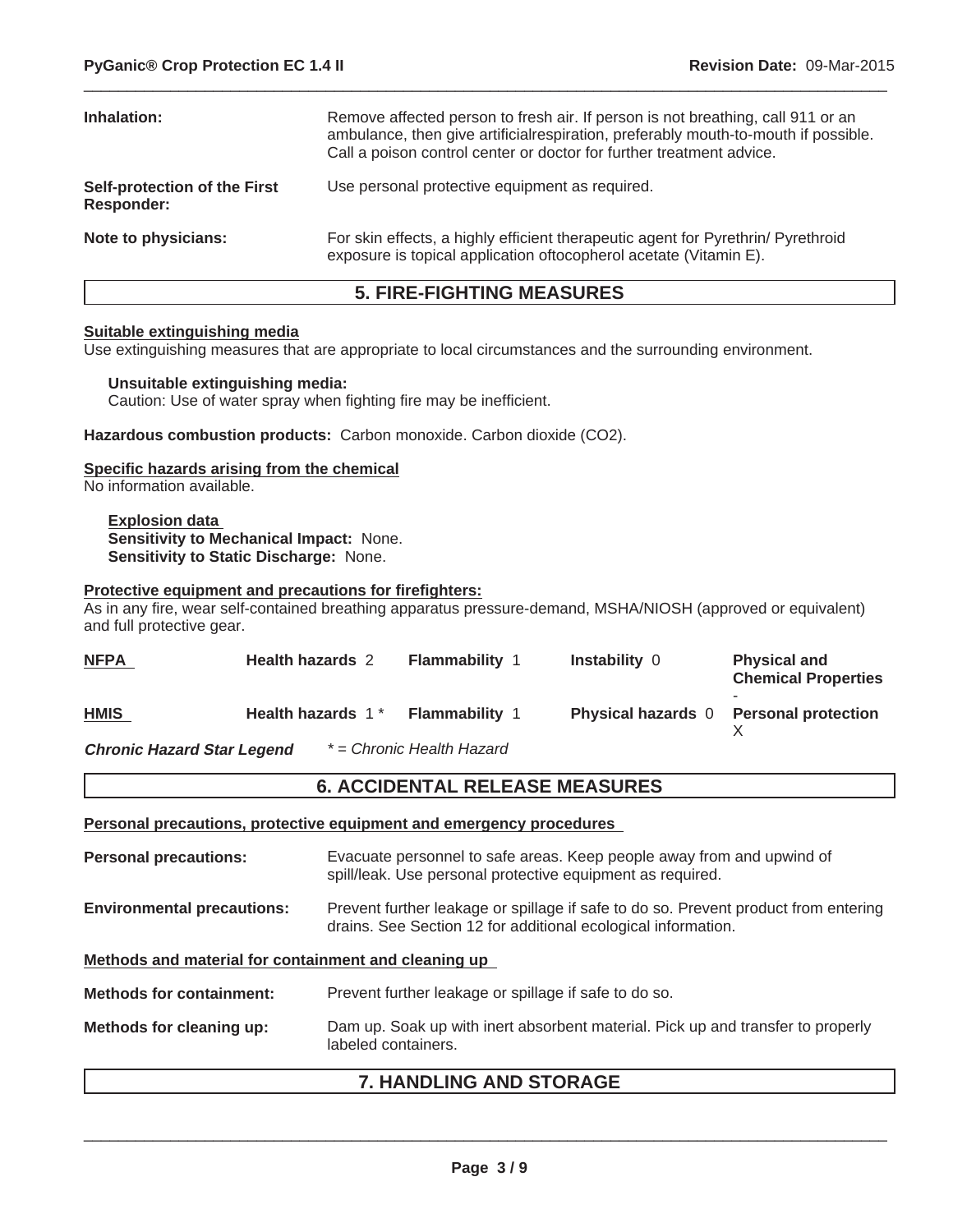#### **Precautions for safe handling**

| Advice on safe handling: | Use with local exhaust ventilation. Use personal protective equipment as required.          |
|--------------------------|---------------------------------------------------------------------------------------------|
|                          | Do not breathe dust/fume/gas/mist/vapors/spray. For more information, see<br>product label. |

 $\_$  ,  $\_$  ,  $\_$  ,  $\_$  ,  $\_$  ,  $\_$  ,  $\_$  ,  $\_$  ,  $\_$  ,  $\_$  ,  $\_$  ,  $\_$  ,  $\_$  ,  $\_$  ,  $\_$  ,  $\_$  ,  $\_$  ,  $\_$  ,  $\_$  ,  $\_$  ,  $\_$  ,  $\_$  ,  $\_$  ,  $\_$  ,  $\_$  ,  $\_$  ,  $\_$  ,  $\_$  ,  $\_$  ,  $\_$  ,  $\_$  ,  $\_$  ,  $\_$  ,  $\_$  ,  $\_$  ,  $\_$  ,  $\_$  ,

#### **Conditions for safe storage, including any incompatibilities**

**Storage Conditions:** Keep containers tightly closed in a cool, well-ventilated place. Keep in properly labeled containers. For more information, see product label.

# **8. EXPOSURE CONTROLS/ PERSONAL PROTECTION**

#### **Control parameters**

**Exposure Guidelines:** This product, as supplied, does not contain any hazardous materials with occupational exposure limits established by the region specific regulatory bodies.

| <b>Chemical Name</b> | ACGIH TLV               | <b>OSHA PEL</b>                   | <b>NIOSH IDLH</b>            |
|----------------------|-------------------------|-----------------------------------|------------------------------|
| <b>Pyrethrins</b>    | TWA: $5 \text{ mg/m}^3$ | TWA: $5 \text{ mg/m}^3$           | IDLH: 5000 mg/m <sup>3</sup> |
| 8003-34-7            |                         | (vacated) TWA: $5 \text{ ma/m}^3$ | TWA: 5 ma/m <sup>3</sup>     |

*NIOSH IDLH Immediately Dangerous to Life or Health*

**Other Information:** Vacated limits revoked by the Court of Appeals decision in AFL-CIO v. OSHA, 965 F.2d 962 (11th Cir., 1992).

#### **Appropriate engineering controls**

| <b>Engineering Controls:</b> | Safety showers      |
|------------------------------|---------------------|
|                              | Eyewash stations    |
|                              | Ventilation systems |

#### **Individual protection measures, such as personal protective equipment**

**Eye/face protection:** Tight sealing safety goggles. Face protection shield.

**Skin and body protection:** Wear protective gloves and protective clothing.

**Respiratory protection:** If exposure limits are exceeded or irritation is experienced, NIOSH/MSHA approved respiratory protection should be worn. Positive-pressure supplied air respirators may be required for high airborne contaminant concentrations. Respiratory protection must be provided in accordance with current local regulations.

**General Hygiene Considerations:** When using do not eat, drink or smoke. Regular cleaning of equipment, work area and clothing is recommended.

#### **9. PHYSICAL AND CHEMICAL PROPERTIES**

#### **Information on basic physical and chemical properties:**

| <b>Physical state:</b>        | Liquid                   |
|-------------------------------|--------------------------|
| Appearance:                   | Clear, amber - brown     |
| Odor:                         | Sweet                    |
| Odor threshold:               | No information available |
| <b>Color (Gardner Scale):</b> | No information available |
|                               |                          |

**Property:**

**Values: Comment:** • Method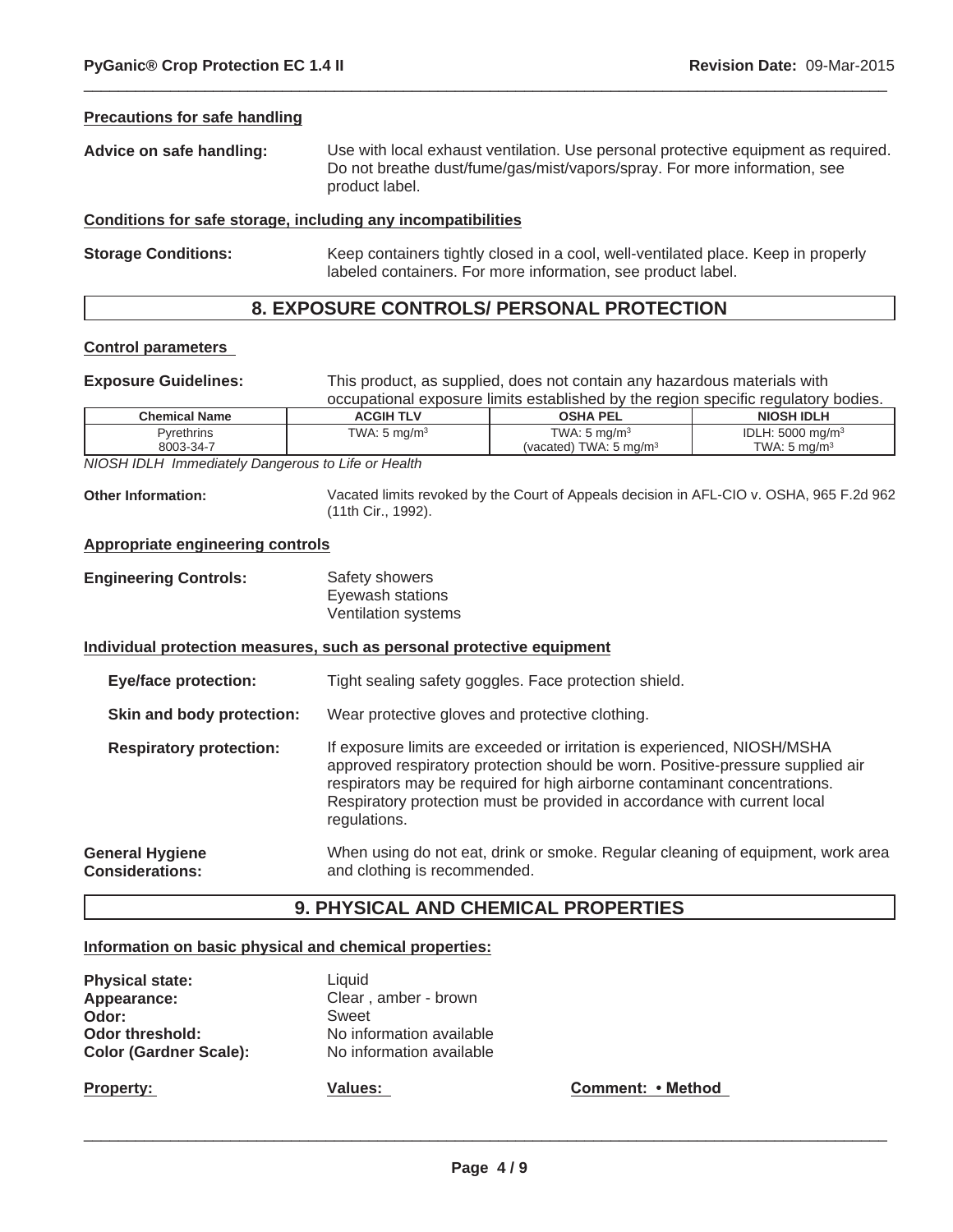| pH:<br>Melting point / freezing point:<br>Boiling point / boiling range:                                                                                                                                                        | 6.45<br>No information available<br>No information available                                                                                                                                                        | @ 5% in H2O                |
|---------------------------------------------------------------------------------------------------------------------------------------------------------------------------------------------------------------------------------|---------------------------------------------------------------------------------------------------------------------------------------------------------------------------------------------------------------------|----------------------------|
| <b>Flash point:</b><br><b>Flame Extension Test:</b><br><b>Evaporation rate:</b><br>Flammability (solid, gas):<br><b>Upper flammability limit (UEL):</b><br>Lower flammability limit (LEL):<br>Vapor pressure:<br>Vapor density: | > 93.3 °C / > 200.0 °F<br>No information available<br>No information available<br>No information available<br>No information available<br>No information available<br>No information available<br>Heavier than air. | Tag Closed Cup             |
| <b>Specific Gravity:</b><br>Partition coefficient; n-Octanol/ No information available<br>Water:                                                                                                                                | No information available                                                                                                                                                                                            |                            |
| <b>Autoignition temperature:</b><br><b>Decomposition temperature:</b><br>Kinematic viscosity:<br><b>Dynamic viscosity:</b><br><b>Refractive Index:</b>                                                                          | No information available<br>No information available<br>No information available<br>23.7 cPs<br>1.4593                                                                                                              | @ 24.0 °C<br>@ 25°C (77°F) |
| <b>Other Information:</b>                                                                                                                                                                                                       |                                                                                                                                                                                                                     |                            |
| Density:<br>VOC Content (%):                                                                                                                                                                                                    | 0.922 g/cm <sup>3</sup> @ 20.0 °C<br>0                                                                                                                                                                              |                            |
| <b>Miscibility/ Solubility:</b><br>Water:<br>Alcohol:<br>Petroleum distillates:<br><b>Aromatic solvents:</b>                                                                                                                    | Partially miscible<br>Miscible<br>Partially miscible<br>Partially miscible                                                                                                                                          |                            |

# **10. STABILITY AND REACTIVITY**

 $\_$  ,  $\_$  ,  $\_$  ,  $\_$  ,  $\_$  ,  $\_$  ,  $\_$  ,  $\_$  ,  $\_$  ,  $\_$  ,  $\_$  ,  $\_$  ,  $\_$  ,  $\_$  ,  $\_$  ,  $\_$  ,  $\_$  ,  $\_$  ,  $\_$  ,  $\_$  ,  $\_$  ,  $\_$  ,  $\_$  ,  $\_$  ,  $\_$  ,  $\_$  ,  $\_$  ,  $\_$  ,  $\_$  ,  $\_$  ,  $\_$  ,  $\_$  ,  $\_$  ,  $\_$  ,  $\_$  ,  $\_$  ,  $\_$  ,

#### **Reactivity**

No data available

#### **Chemical stability**

Stable under recommended storage conditions.

#### **Possibility of Hazardous Reactions**

None under normal processing.

#### **Hazardous polymerization:** Hazardous polymerization does not occur.

#### **Conditions to avoid**

Extremes of temperature and direct sunlight.

#### **Incompatible materials:**

Incompatible with strong acids and bases. Incompatible with oxidizing agents.

# **Hazardous Decomposition Products**

Carbon monoxide, Carbon dioxide (CO2)

# **11. TOXICOLOGICAL INFORMATION**

# **Numerical measures of toxicity - Product Information**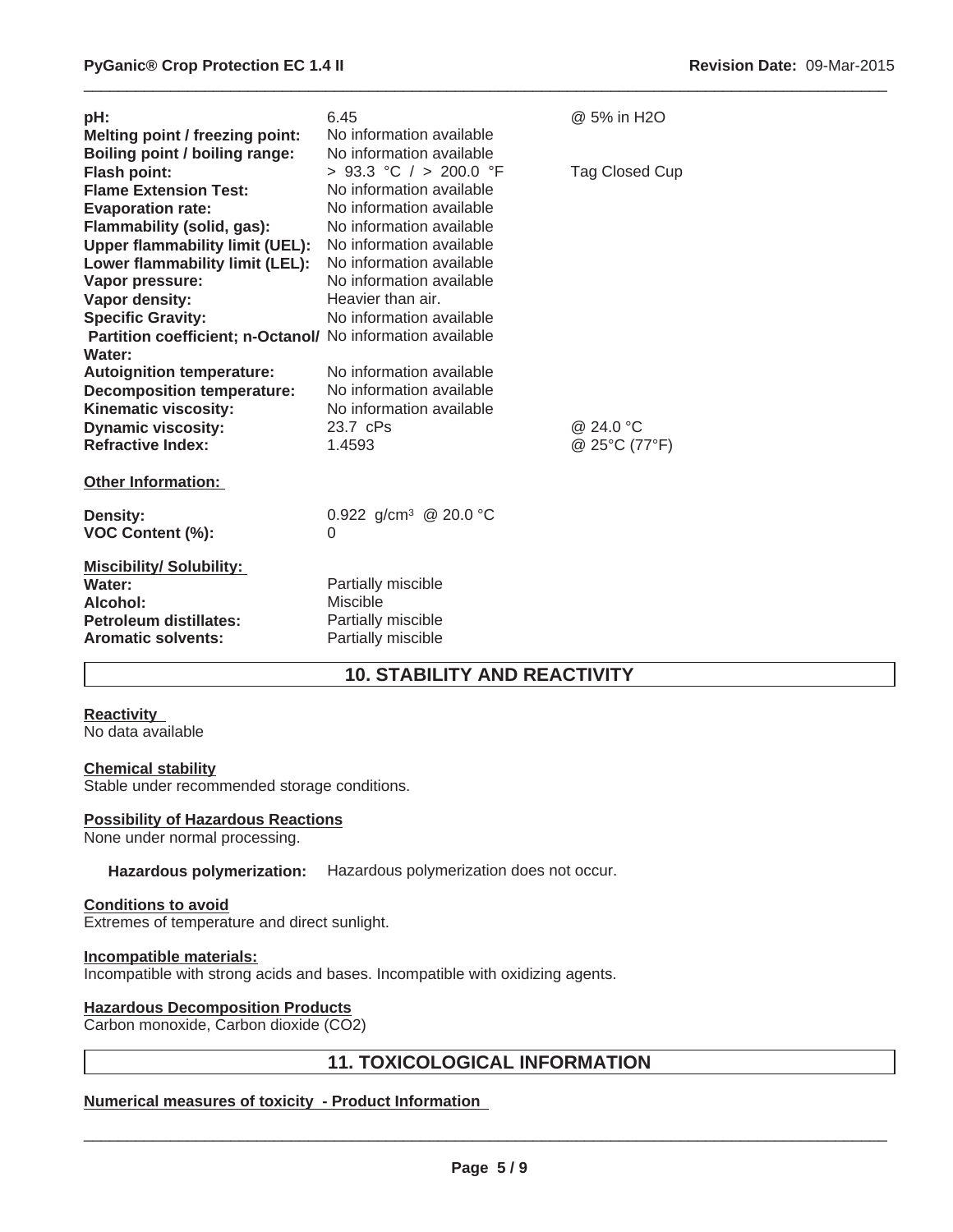| $>2,000$ mg/kg (rat)<br>>2,000 mg/kg (rabbit)<br>$>2.33$ mg/L (rat; 4 hours)<br>Irritation clearing in 72 hours.<br>Slight irritation at 72 hours.<br>1.58                                                                                                                                                                                                                                                                                                                                                                                                                                                                                                                                                                                                                                                                                                                 |
|----------------------------------------------------------------------------------------------------------------------------------------------------------------------------------------------------------------------------------------------------------------------------------------------------------------------------------------------------------------------------------------------------------------------------------------------------------------------------------------------------------------------------------------------------------------------------------------------------------------------------------------------------------------------------------------------------------------------------------------------------------------------------------------------------------------------------------------------------------------------------|
| Positive.                                                                                                                                                                                                                                                                                                                                                                                                                                                                                                                                                                                                                                                                                                                                                                                                                                                                  |
| Slightly elevated incidences of benign tumors of the thyroid and liver were seen in<br>rats following lifetime administration of high doses of Pyrethrins. Further detailed<br>scientific studies into the mode of action responsible for these effects show that:<br>1) Because of biological species differences, the rat thyroid tumors are not<br>relevant to humans.<br>2) The rat liver tumors occur in animals only at doses greatly exceeding human<br>exposure levels and that cause cell proliferation (mitogenesis). Based on these<br>data, the USEPA has classified Pyrethrins as "Not Likely to be Carcinogenic to<br>Humans," at doses that do not cause a mitogenic response in the liver/ cell<br>proliferation. Thus, Pyrethrins can be considered to be non-carcinogenic at<br>exposure levels relevant to human use of Pyrethrins-containing products. |
| No information available.                                                                                                                                                                                                                                                                                                                                                                                                                                                                                                                                                                                                                                                                                                                                                                                                                                                  |
| No information available.<br>No information available.<br>No information available.<br>No information available.<br>No information available.<br>Avoid repeated exposure.<br>No information available.<br>Central nervous system, Respiratory system, Skin.                                                                                                                                                                                                                                                                                                                                                                                                                                                                                                                                                                                                                |
|                                                                                                                                                                                                                                                                                                                                                                                                                                                                                                                                                                                                                                                                                                                                                                                                                                                                            |

 $\_$  ,  $\_$  ,  $\_$  ,  $\_$  ,  $\_$  ,  $\_$  ,  $\_$  ,  $\_$  ,  $\_$  ,  $\_$  ,  $\_$  ,  $\_$  ,  $\_$  ,  $\_$  ,  $\_$  ,  $\_$  ,  $\_$  ,  $\_$  ,  $\_$  ,  $\_$  ,  $\_$  ,  $\_$  ,  $\_$  ,  $\_$  ,  $\_$  ,  $\_$  ,  $\_$  ,  $\_$  ,  $\_$  ,  $\_$  ,  $\_$  ,  $\_$  ,  $\_$  ,  $\_$  ,  $\_$  ,  $\_$  ,  $\_$  ,

# **12. ECOLOGICAL INFORMATION**

#### **Ecotoxicity:**

#### **Persistence and degradability**

No information available.

#### **Bioaccumulation**

No information available.

#### **Other adverse effects:** No information available

#### **Environmental hazards (EPA):**

Do not discharge effluent containing this product into lakes, streams, ponds, estuaries, oceans or other waters unless in accordance with the requirements of a National Pollutant Discharge Elimination System (NPDES) permit and the permitting authority has been notified in writing prior to discharge. Do not discharge effluent containing this product to sewer systems without previously notifying the local sewage treatment plant authority. For guidance contact your State Water Board or Regional Office of the EPA.

# **13. DISPOSAL CONSIDERATIONS**

#### **Waste treatment methods**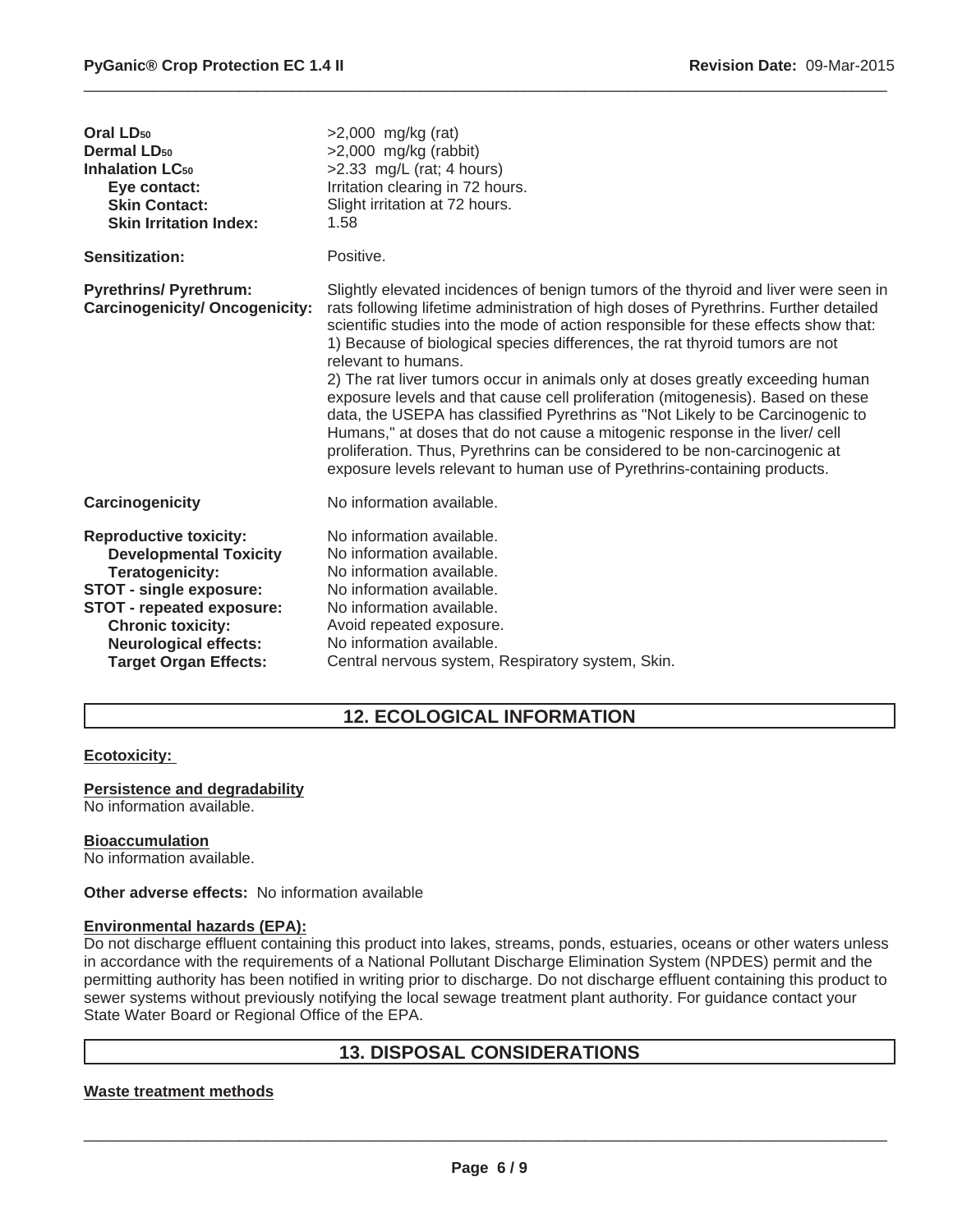| Disposal of wastes:     | Disposal should be in accordance with applicable regional, national and local laws<br>and regulations. For more information, see product label. |
|-------------------------|-------------------------------------------------------------------------------------------------------------------------------------------------|
| Contaminated packaging: | For more information, see product label.                                                                                                        |

 $\_$  ,  $\_$  ,  $\_$  ,  $\_$  ,  $\_$  ,  $\_$  ,  $\_$  ,  $\_$  ,  $\_$  ,  $\_$  ,  $\_$  ,  $\_$  ,  $\_$  ,  $\_$  ,  $\_$  ,  $\_$  ,  $\_$  ,  $\_$  ,  $\_$  ,  $\_$  ,  $\_$  ,  $\_$  ,  $\_$  ,  $\_$  ,  $\_$  ,  $\_$  ,  $\_$  ,  $\_$  ,  $\_$  ,  $\_$  ,  $\_$  ,  $\_$  ,  $\_$  ,  $\_$  ,  $\_$  ,  $\_$  ,  $\_$  ,

# **14. TRANSPORT INFORMATION**

#### **DOT (Department of Transportation)**

| UN3082<br>Environmentally hazardous substance, liquid, n.o.s., RQ (Pyrethrins)<br>9<br>Ш<br>Pyrethrins (1 Lb.) |
|----------------------------------------------------------------------------------------------------------------|
| This material is not regulated as a hazardous material by the DOT in quantities<br>less than 71.4 Lbs.         |
| Shipping name for quantities less than 71.4 Lbs. : Insecticides, Insect or Animal<br>Repellent, Liquid         |
|                                                                                                                |
| UN3082<br>Environmentally hazardous substance, liquid, n.o.s., RQ (Pyrethrins)<br>9<br>$\mathbf{III}$          |
|                                                                                                                |
| <b>UN3082</b><br>Environmentally hazardous substance, liquid, n.o.s., RQ (Pyrethrins)<br>9<br>$\mathbf{III}$   |
|                                                                                                                |

# **15. REGULATORY INFORMATION**

## **US Federal Regulations**

#### **SARA 313**

Section 313 of Title III of the Superfund Amendments and Reauthorization Act of 1986 (SARA). This product does not contain any chemicals which are subject to the reporting requirements of the Act and Title 40 of the Code of Federal Regulations, Part 372

# **SARA 311/312 Hazard**

| <b>Categories</b>                 |     |
|-----------------------------------|-----|
| Acute health hazard               | No. |
| <b>Chronic Health Hazard</b>      | No. |
| <b>Fire hazard</b>                | No. |
| Sudden release of pressure hazard | N٥  |
| <b>Reactive Hazard</b>            | N٥  |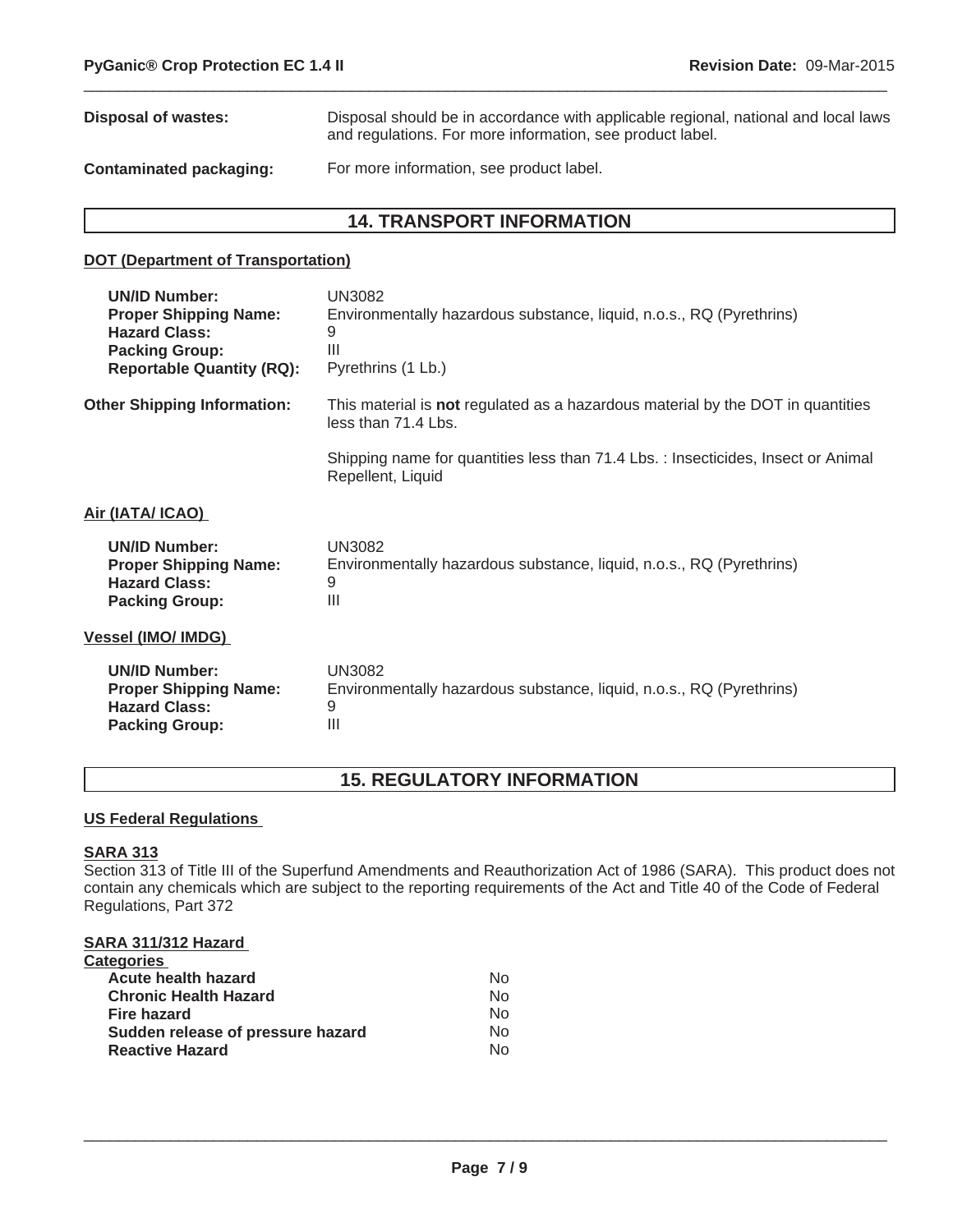#### **CWA (Clean Water Act)**

This product does not contain any substances regulated as pollutants pursuant to the Clean Water Act (40 CFR 122.21 and 40 CFR 122.42)

| <b>Chemical Name</b>           | <b>CWA - Reportable</b> | <b>CWA - Toxic</b> | <b>CWA - Priority</b> | <b>CWA - Hazardous</b> |
|--------------------------------|-------------------------|--------------------|-----------------------|------------------------|
|                                | <b>Quantities</b>       | <b>Pollutants</b>  | <b>Pollutants</b>     | <b>Substances</b>      |
| <b>Pyrethrins</b><br>8003-34-7 | $1$ lb                  |                    |                       |                        |

 $\_$  ,  $\_$  ,  $\_$  ,  $\_$  ,  $\_$  ,  $\_$  ,  $\_$  ,  $\_$  ,  $\_$  ,  $\_$  ,  $\_$  ,  $\_$  ,  $\_$  ,  $\_$  ,  $\_$  ,  $\_$  ,  $\_$  ,  $\_$  ,  $\_$  ,  $\_$  ,  $\_$  ,  $\_$  ,  $\_$  ,  $\_$  ,  $\_$  ,  $\_$  ,  $\_$  ,  $\_$  ,  $\_$  ,  $\_$  ,  $\_$  ,  $\_$  ,  $\_$  ,  $\_$  ,  $\_$  ,  $\_$  ,  $\_$  ,

#### **CERCLA**

This material, as supplied, does not contain any substances regulated as hazardous substances under the Comprehensive Environmental Response Compensation and Liability Act (CERCLA) (40 CFR 302) or the Superfund Amendments and Reauthorization Act (SARA) (40 CFR 355). There may be specific reporting requirements at the local, regional, or state level pertaining to releases of this material

| <b>Chemical Name</b>           | <b>Hazardous Substances</b><br><b>RQs</b> | <b>CERCLA/SARA RQ</b>    | <b>Reportable Quantity (RQ):</b>         |
|--------------------------------|-------------------------------------------|--------------------------|------------------------------------------|
| <b>Pyrethrins</b><br>8003-34-7 | ∣ lb                                      | $\overline{\phantom{a}}$ | RQ 1 lb final RQ<br>RQ 0.454 kg final RQ |

#### **US State Regulations:**

#### **California Proposition 65:**

This product does not contain any Proposition 65 chemicals

#### **U.S. EPA Label Information:**

#### **EPA Registration Number:** 1021-1771

#### **Difference between SDS and EPA (FIFRA) Pesticide label:**

This chemical is a pesticide product registered by the United States Environmental Protection Agency and is subject to certain labeling requirements under federal pesticide law. These requirements differ from the classification criteria and hazard information required for Safety Data Sheets (SDS), and for workplace labels of non-pesticide chemicals. The pesticide label also includes other important information, including directions for use. The hazard information required on the pesticide label is reproduced below:

#### Signal word: **CAUTION**

Precautionary Statements:

- Harmful if swallowed.
- Harmful if absorbed through the skin.
- Prolonged or frequently repeated skin contact may cause allergic reactions in some individuals.

| International:       |                 |
|----------------------|-----------------|
| <b>TSCA</b>          | Does not comply |
| <b>DSL/NDSL</b>      | Does not comply |
| <b>EINECS/ELINCS</b> | Complies        |
| <b>ENCS</b>          | Does not comply |
| <b>IECSC</b>         | Complies        |
| <b>KECL</b>          | Complies        |
| <b>PICCS</b>         | Does not comply |
| <b>AICS</b>          | Does not comply |

**Legend:**

**TSCA** - United States Toxic Substances Control Act Section 8(b) Inventory **DSL/NDSL** - Canadian Domestic Substances List/Non-Domestic Substances List